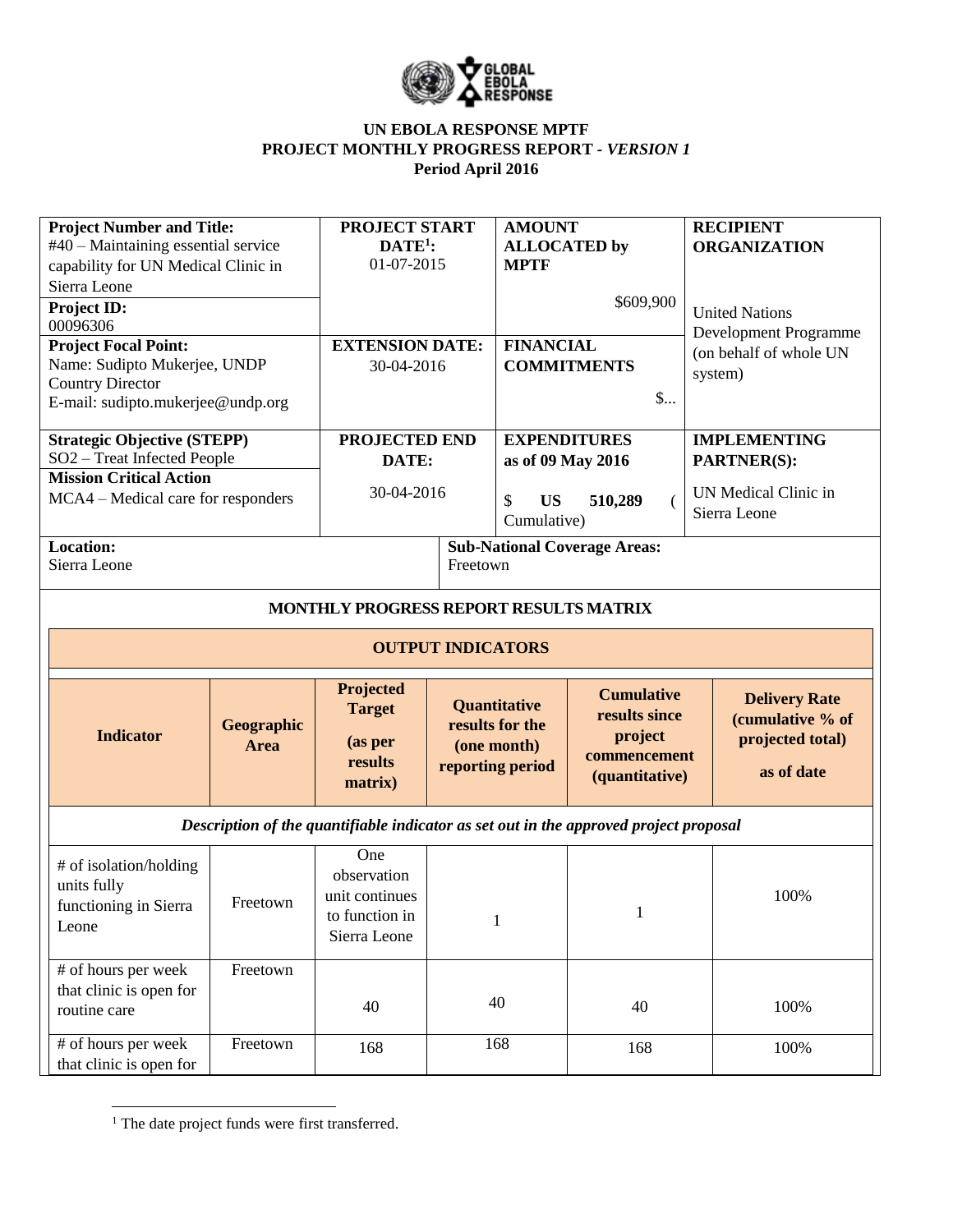

## **UN EBOLA RESPONSE MPTF PROJECT MONTHLY PROGRESS REPORT** *- VERSION 1* **Period April 2016**

| emergencies                                                                                                |          |                                                                                |                                                                    |      |      |  |  |  |  |
|------------------------------------------------------------------------------------------------------------|----------|--------------------------------------------------------------------------------|--------------------------------------------------------------------|------|------|--|--|--|--|
| <b>EFFECT INDICATORS</b> (if available for the reporting period)                                           |          |                                                                                |                                                                    |      |      |  |  |  |  |
| Availability of non-<br>Ebola medical<br>services provided to<br>UN personnel (with<br>ambulance services) | Freetown | 24/7 medical<br>services<br>available<br>through the<br>duration of<br>project | 312 clients<br>accessed services<br>during the<br>reporting period | 3737 | 100% |  |  |  |  |
| % of cases addressed<br>by UN clinic within<br>night hours                                                 | Freetown | 100% of<br>emergency<br>after-hours<br>cases are<br>addressed by<br>UN clinic  | $\overline{2}$                                                     | 10   | 100% |  |  |  |  |
|                                                                                                            |          |                                                                                | <b>NARRATIVE</b>                                                   |      |      |  |  |  |  |

**Situation Update** (*please describe critical changes, if any, in the situation that affect the project (1-2 paragraphs*)

**Key Achievements** (*please use this section to highlight your key achievements for the month, using bullet points if preferred)*

- 312 Clients have accessed the Clinic for services (including administrative) in April 2016.
- Oxygen generating capacity is active. Oxygen generating plant has been installed.

**Delays or Deviations** (*if any, briefly describe the delays or changes in focus, approach or targets, and provide a short justification for the change (1-2 paragraphs*)

• The project was never interrupted though there had been some funding delays that caused concern with regards to renewal of staff contracts.

**Gender and Environmental Markers** *(Please provide disaggregated data, if applicable)* **No. of Beneficiaries Environmental Markers Women** 101 *e.g. Medical and Bio Hazard Waste* Girls 19 19 *e.g. Chemical Pollution*